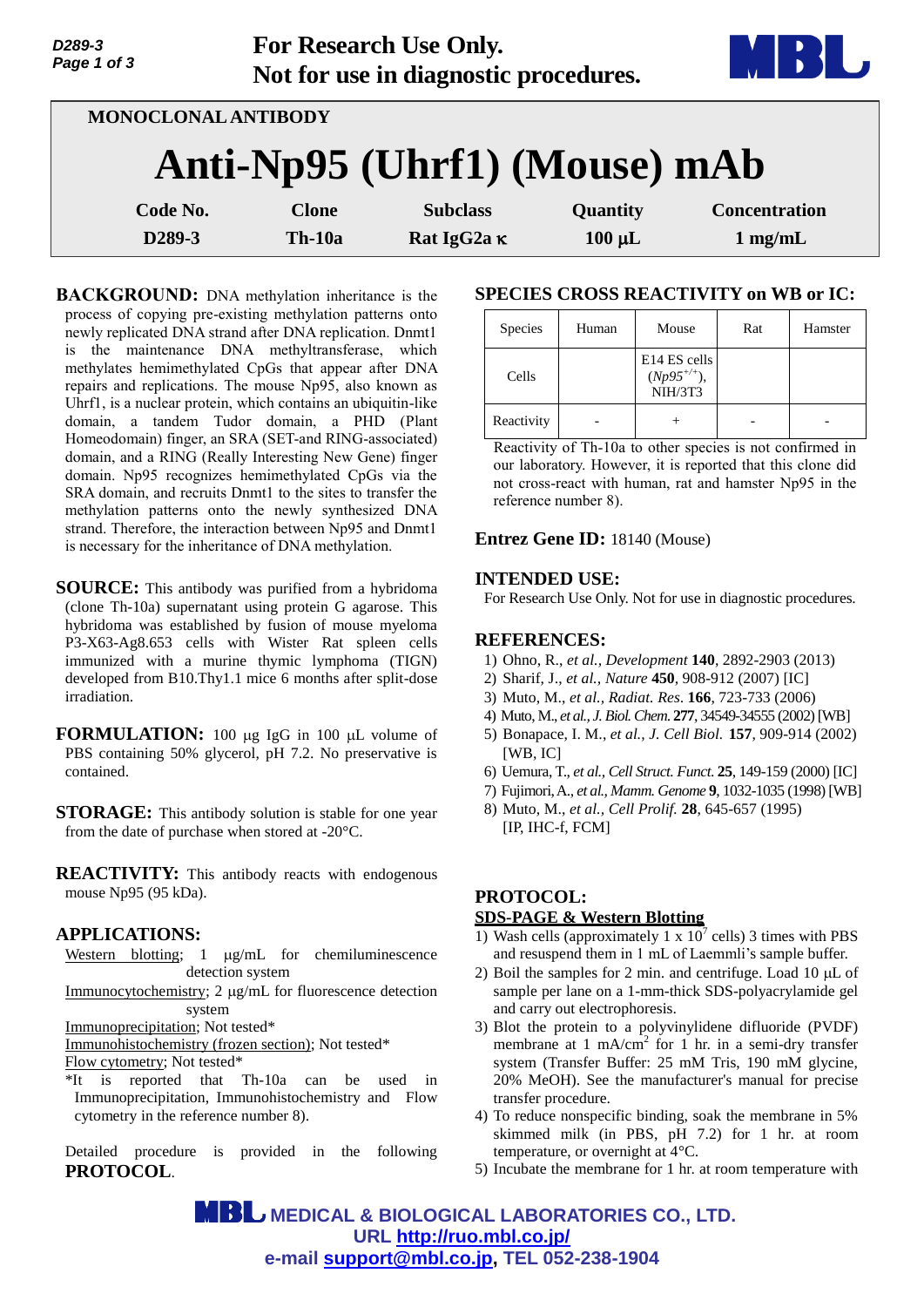primary antibody diluted with PBS (pH 7.2) containing 1% skimmed milk as suggested in the **APPLICATIONS**. (The concentration of antibody will depend on the conditions.)

- 6) Wash the membrane with PBS-T [0.05% Tween-20 in PBS] (5 min. x 3 times).
- 7) Incubate the membrane with 1:10,000 of anti-IgG (rat) pAb-HRP (MBL; code no. IM-0825) diluted with 1% skimmed milk (in PBS, pH 7.2) for 1 hr. at room temperature.
- 8) Wash the membrane with PBS-T (5 min. x 3 times).
- 9) Wipe excess buffer off the membrane, and incubate membrane with an appropriate chemiluminescence reagent for 1 min.
- 10) Remove extra reagent from the membrane by dabbing with a paper towel, and seal it in plastic wrap.
- 11) Expose the membrane onto an X-ray film in a dark room for 3 min. Develop the film under usual settings. The conditions for exposure and development may vary.

(Positive control for Western blotting; E14 ES cells)



*Western blot analysis for detecting Np95 expression in mouse ES cells E14 (Np95+/+) (lane 1) and 19.4 (Np95-/- ) (lane 2) using D289-3.*

# **Immunocytochemistry**

- 1) Spread the cells on a glass slide, then incubate in a  $CO<sub>2</sub>$ incubator for one night.
- 2) Remove the culture supernatant by careful aspiration. Do not allow the slide to dry during step 2)-13).
- 3) Wash the slide with PBS (1 min. x 3 times).
- 4) Fix the cells with 4% paraformaldehyde (PFA)/PBS for 30 min. at room temperature (20~25°C).
- 5) Wash the slide with PBS (1 min. x 3 times).
- 6) Permeabilize the cells with 0.5% Triton X-100/PBS for 15 min. at room temperature.
- 7) Wash the slide with PBS (1 min. x 2 times).
- 8) Block the cells with 1x Block Ace (Snow Brand Milk

Products) for 1 hr. at room temperature.

- 9) Wash the slide with PBS (1 min. x 1 time).
- 10) Tip off PBS and incubate the cells with the primary antibody diluted with PBS as suggested in the **APPLICATIONS** for overnight at 4°C. (Optimization of antibody concentration or incubation condition is recommended if necessary.)
- 11) Wash the slide in PBS with gentle shaking for 1 hr. During this step, PBS should be changed more than 3 times.
- 12) Incubate the cells with 1:500 Alexa Fluor® 488 Goat Anti-rat IgG (Invitrogen; code no. A11006) diluted with PBS for 1 hr. at room temperature in dark chamber.
- 13) Wash the slide in the same way as step 11). Keep out light by aluminum foil.
- 14) Wipe excess liquid from the slide. (Take care not to touch the cells.)
- 15) Promptly add VECTASHIELD Mounting Medium with DAPI (Vector Laboratories; code no. H-1200) onto the slide, then put a cover slip on it.
- 16) Observe the slide using confocal [laser scanning](http://en.wikipedia.org/wiki/Confocal_laser_scanning_microscopy)  [microscopy](http://en.wikipedia.org/wiki/Confocal_laser_scanning_microscopy) (Carl Zeiss; LSM510).

(Positive control for Immunocytochemistry; NIH/3T3)



# *Immunocytochemical detection of Np95 (Uhrf1) in NIH/3T3*

Green: Anti-Np95 (Uhrf1) mAb (D289-3) Cyan: DAPI

The data were kindly provided by Dr. Motoko Unoki Ph.D. (Division of Epigenomics and Development, Department of Molecular Genetics, Medical Institute of Bioregulation, Kyushu University)